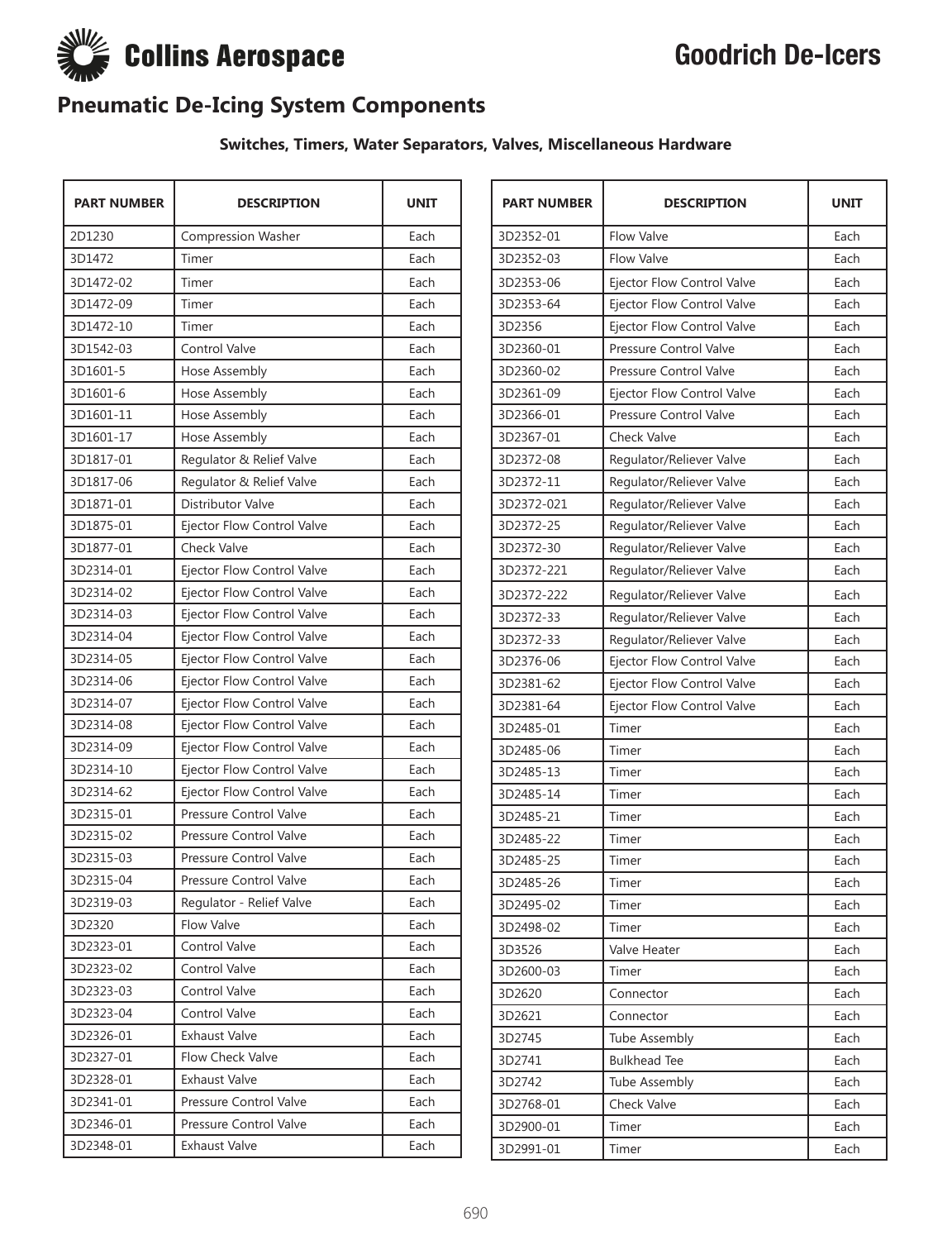# Goodrich De-Icers



### **Pneumatic De-Icing System Components**

#### **Switches, Timers, Water Separators, Valves, Miscellaneous Hardware (Continued)**

| <b>PART NUMBER</b> | <b>DESCRIPTION</b>         | <b>UNIT</b> |
|--------------------|----------------------------|-------------|
| 3D2991-11          | Timer                      | Each        |
| 3D2991-12          | Timer                      | Each        |
| 3D3147-15          | Pressure Switch            | Each        |
| 3D3190-2           | Temperature Switch         | Each        |
| 3D3502-61          | Ejector Flow Control Valve | Each        |
| 3D3502-62          | Ejector Flow Control Valve | Each        |
| 3D3502-63          | Ejector Flow Control Valve | Each        |
| 3D3511-1           | Check Valve                | Each        |
| 3D3515             | Check Valve                | Each        |
| 3D3519-06          | Ejector Flow Control Valve | Each        |
| 3D3523             | <b>Relief Valve</b>        | Each        |
| 3D3533-01          | Pressure Switch            | Each        |
| 3D3533-03          | Pressure Switch            | Each        |
| 3D3534-01          | Pressure Switch            | Each        |
| 3D3535             | Pressure Switch            | Each        |
| 3D3536             | Pressure Switch            | Each        |
| 3D3547-01          | Pressure Switch            | Each        |
| 3D3550-01          | Pressure Switch            | Each        |
| 3D3553-01          | Water Separator            | Each        |
| 3D3554-02          | Shut-Off Valve             | Each        |
| 3D3554-05          | Shut-Off Valve             | Each        |
| 3D3555-01          | Check Valve                | Each        |
| 3D3556-01          | Ejector Flow Control Valve | Each        |
| 3D3557-01          | Pressure Switch            | Each        |
| 3D3573-01          | <b>Relief Valve</b>        | Each        |
| 4D2037-01          | Timer                      | Each        |
| 4D2037-03          | Timer                      | Each        |
| 4D2037-12          | Timer                      | Each        |
| 4D2054-01          | Timer                      | Each        |
| 4D2090             | Shut-Off Valve             | Each        |
| 4D2092-22          | Pressure Switch            | Each        |
| 4D2095-200         | Pressure Switch            | Each        |
| 4D2095-201         | Pressure Switch            | Each        |
| 4D2095-210         | Pressure Switch            | Each        |
| 4D2095-220         | Pressure Switch            | Each        |
| 4D2098-01          | Timer                      | Each        |
| 4D2185-01          | Precooler                  | Each        |

### **Ejectors, Valves, Water Separators**

(Available through Master Distribution Aviall only)

| <b>PART NUMBER</b> | <b>DESCRIPTION</b>      | <b>UNIT</b> |
|--------------------|-------------------------|-------------|
| 557-17E            | Check Valve             | Each        |
| 557-18D            | <b>Check Valve</b>      | Each        |
| 557-18E            | <b>Check Valve</b>      | Each        |
| 1532-6C            | Distributor Valve       | Each        |
| 1532-8C            | Distributor Valve       | Each        |
| 1532-12A           | Distributor Valve       | Each        |
| 19E17-5A           | Air Ejector             | Each        |
| 19E26-1A           | Air Ejector             | Each        |
| 19E26-2A           | Air Ejector             | Each        |
| 20E04-1A           | Air Ejector             | Each        |
| 20E04-2A           | Air Ejector             | Each        |
| 38E32-3B           | Regulating Valve        | Each        |
| 38E85-2B           | <b>Regulating Valve</b> | Each        |
| 38E85-7B           | Regulating Valve        | Each        |
| 38E85-11A          | Regulating Valve        | Each        |
| 38E96-2D           | Regulating Valve        | Each        |
| 38E96-2E           | Regulating Valve        | Each        |
| 38E96-6A           | Regulating Valve        | Each        |
| 44E15-2A           | Water Separator         | Each        |
| 44E16-1A           | Water Separator         | Each        |
| 44E22-1A           | <b>Water Separator</b>  | Each        |

### **Stall Strips**

| <b>PART NUMBER</b> | <b>DESCRIPTION</b>         | <b>UNIT</b> |
|--------------------|----------------------------|-------------|
| 3D2405-2           | IAI 1123, 1124, 1125       | Each        |
| 3D2764             | PA 31 series               | Each        |
| 3D2487             | Cessna 500/560             | Each        |
| 3D2802             | Cessna 441                 | Each        |
| 3D3066             | Beech 2000                 | Each        |
| 3D3166-1           | Beech 1900D E              | Each        |
| 3D3166-3           | Beech 1900D (neoprene)     | Each        |
| P3D3166-3          | Beech 1900D (PSA neoprene) | Each        |